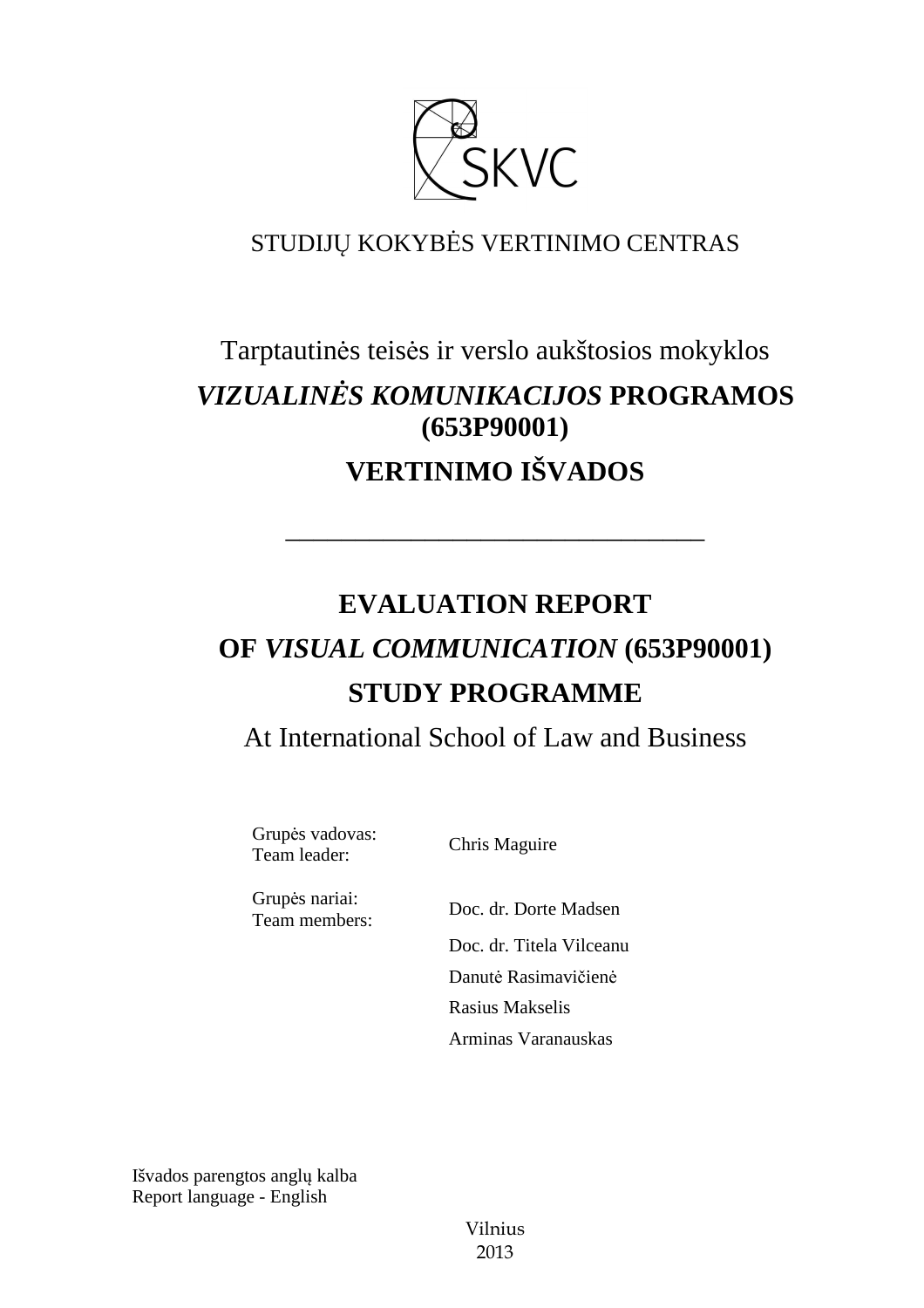# **DUOMENYS APIE ĮVERTINTĄ PROGRAMĄ**

| Studijų programos pavadinimas                           | Vizualinė komunikacija              |
|---------------------------------------------------------|-------------------------------------|
| Valstybinis kodas                                       | 653P90001                           |
| Studijų sritis                                          | socialiniai mokslai                 |
| Studijų kryptis                                         | komunikacija                        |
| Studijų programos rūšis                                 | koleginės                           |
| Studijų pakopa                                          | pirmoji                             |
| Studijų forma (trukmė metais)                           | nuolatinės (3), ištęstinės (4)      |
| Studijų programos apimtis kreditais                     | 180                                 |
| Suteikiamas laipsnis ir (ar) profesinė<br>kvalifikacija | komunikacijos profesinis bakalauras |
| Studijų programos įregistravimo data                    | $2011$ m. balandžio 15 d.           |

### **INFORMATION ON EVALUATED STUDY PROGRAMME**

–––––––––––––––––––––––––––––––

| Title of the study programme.                          | <b>Visual Communication</b>            |
|--------------------------------------------------------|----------------------------------------|
| State code                                             | 653P90001                              |
| Study area                                             | <b>Social Sciences</b>                 |
| Study field                                            | Communication                          |
| Kind of the study programme                            | College studies                        |
| Study cycle                                            | First cycle                            |
| Study mode (length in years)                           | Full-time $(3)$ , part-time $(4)$      |
| Volume of the study programme in credits               | <b>180 ECTS</b>                        |
| Degree and (or) professional qualifications<br>awarded | Professional Bachelor of Communication |
| Date of registration of the study programme            | 15 April 2011                          |

## Studijų kokybės vertinimo centras

The Centre for Quality Assessment in Higher Education

©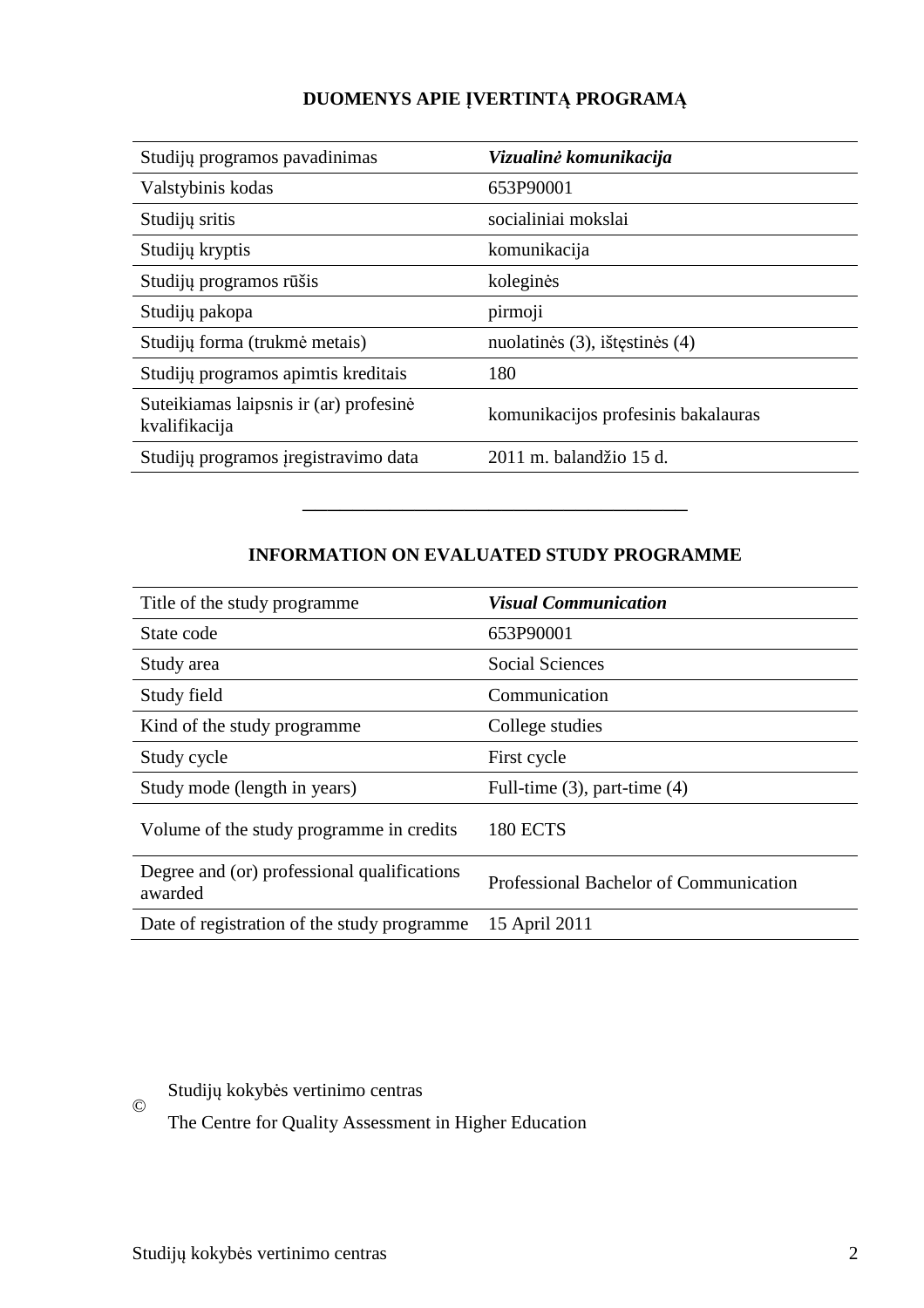# **CONTENTS**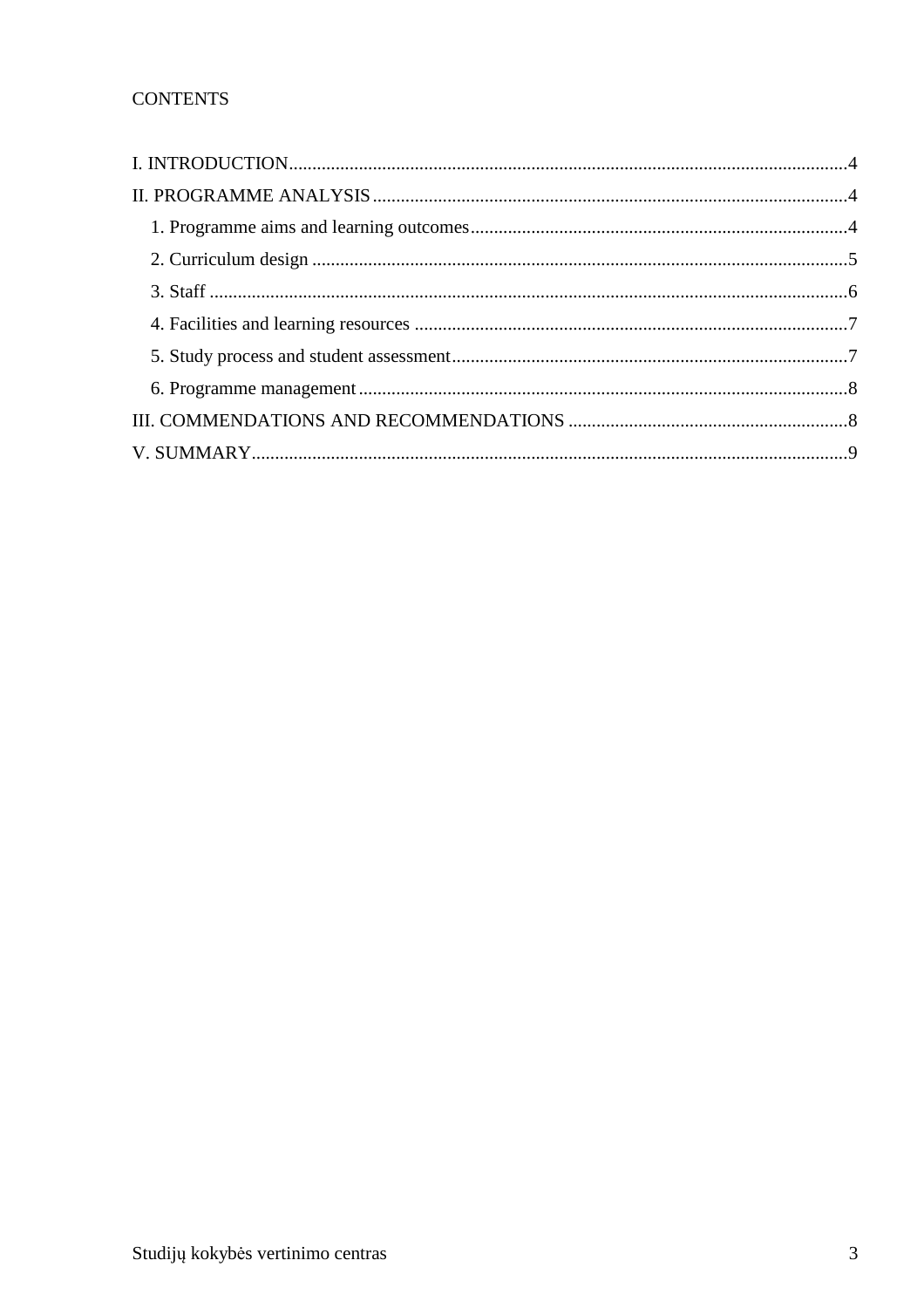#### I. INTRODUCTION

The Visual Communication study programme at the International School of Law and Business was inspected by an independent, international panel of evaluators in October 2013.

The evaluation was conducted according to the framework of the external evaluations organized by the Centre for Quality Assessment in Higher Education (SKVC), based on the *Methodology for Evaluation of Higher Education Study Programmes.* The Methodology has been developed in the implementation process of the Procedure for the External Evaluation and Accreditation of Study Programmes approved by Order No. ISAK-1652 of 24 July 2009 of the Minister for Education and Science of the Republic of Lithuania in accordance with the provisions of the *Standards and Guidelines for Quality Assurance in the European Higher Education Area* and various related normative acts. The collection and interpretation of data was based on the analysis of the self-evaluation report (SER), of the accompanying documents (Annexes) and on the input provided by participants during the visit in order to secure an evidence-based mechanism.

The evaluators were: Chris Maguire (team leader), Dean of Academic Affairs, BPP University (London); Dorte Madsen, Associate Professor in the Department of Inter-cultural Communication and Management at Copenhagen Business School; Rasius Makselis, a PhD candidate at the Lithuanian Culture Research Instiitute and previously Head of the Strategic Planning Division of the Ministry of Culture; Arminas Varanauskas (student member of the panel) studying at Vilnius University and a member of the Lithuanian Education Council; Titela Vilceanu, Associate Professor and Director Department of Publications and Media, University of Craiova, Romania.

#### II. PROGRAMME ANALYSIS

#### *1. Programme aims and learning outcomes*

The programme aims and learning outcomes are well defined, clear and publicly accessible. The Administration, teaching staff, students, alumni, and social partners have a clear and consistent understanding of the aims of the programme and its learning outcomes.

The programme aims and learning outcomes are based on the academic requirements, public needs and the needs of the labour market. The rationale for the programme is well supported by the strategic and legal documents, and studies presented. The design and implementation of the programme are supported by a broad variety of active social partners.

The programme aims and learning outcomes are consistent with the type and level of studies and the level of qualifications offered. However, it is too early in the life of the programme to verify these have been met by the assessment regime. The evidence of the coursework presented for review indicates a focus on creativity but not on reflection or analysis. This leads the panel to recommend that greater emphasis is placed on the higher levels of Bloom's taxonomy (analysis, evaluation, synthesis) in the delivery of the programme and its assessment mechanisms.

The name of the programme, its learning outcomes, content and the qualifications offered are compatible with each other. However, it should be noted that the title "Visual Communication"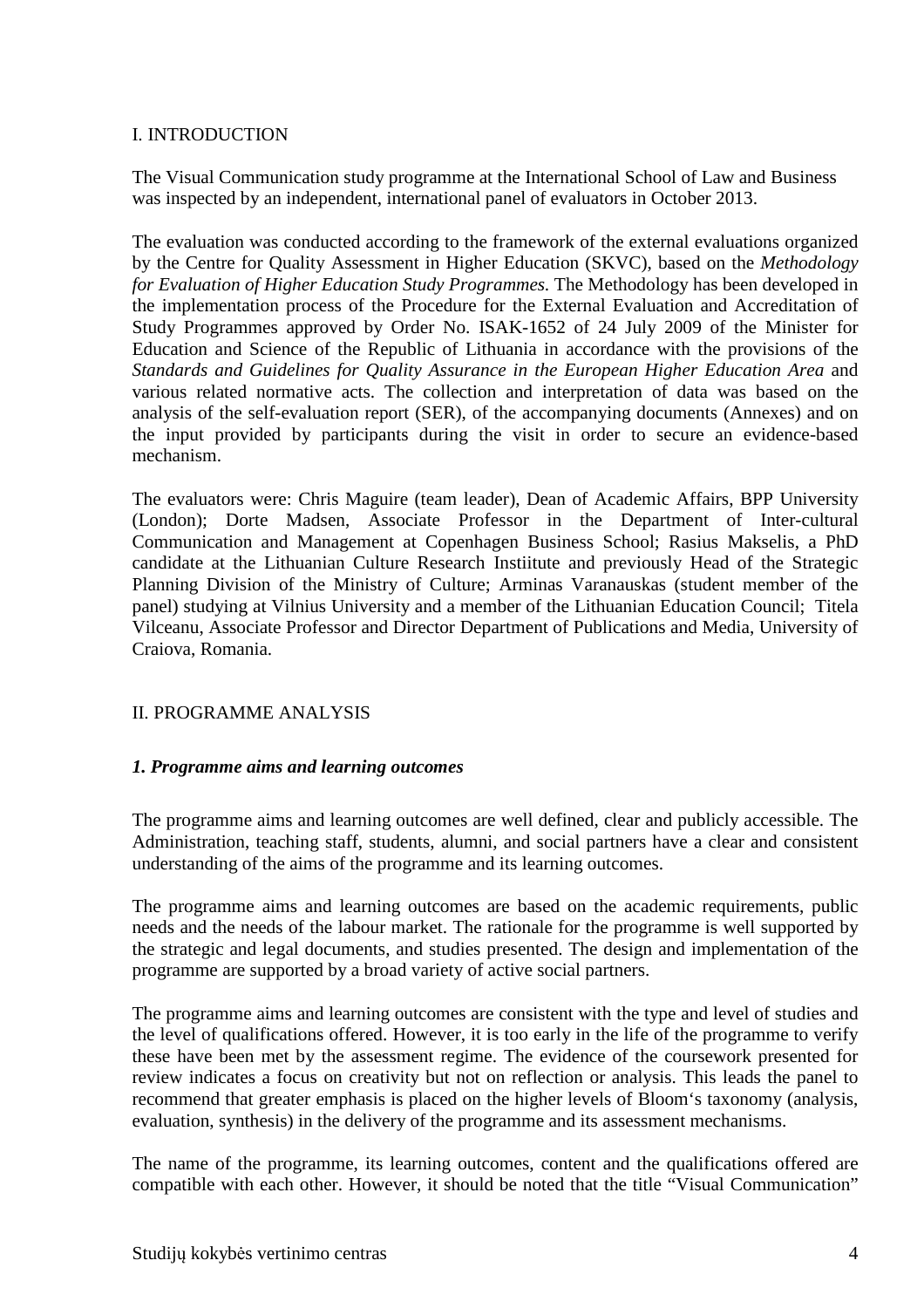implies a narrower focus to the programme than is, in fact, covered by its curriculum. In spite of this the title and scope of the programme are clear to students and social partners.

#### *2. Curriculum design*

The curriculum design meets legal requirements. As described in the Self Evaluation Report (SER), the programme is composed of general subjects of college studies with a total of 15 credits, 5 of them elective; study area subjects with a total of 155 credits, 30 credits are designed for professional internship and 10 credits are designed for preparation and defence of the thesis. In the study plan of the programme, the professional internship is treated as a separate subject, unrelated to any one of the subjects studied. The internship and other practical training, which is associated with individual study subjects, make up 34 per cent of the volume of the study programme. The SER provides an overview of how the structure of the programme complies with the general requirements for study programmes and documents how the different elements of the study programme relate to the overall requirements.

There is an impressive breadth of different subjects and perspectives underpinning visual communication in this programme. And at the same time it provides coherence and a sufficient focus on the core of the programme. There is a good balance between breadth and focus. The team regularly reviews the structure and interconnection of the programme to make improvements. The subjects are diverse but carefully selected and interrelated.

A study of the SER and its annexes, including the course descriptions, confirms that the content of the subjects and its modules is consistent with the type and level of the studies. But the subjects and its modules are not only consistent in themselves but they are also carefully planned and reviewed and adjusted to meet the objectives of the programme. Content and methods are sophisticated in their interaction and application. There is a strong interdisciplinary approach in connecting themes between subjects, and in our meeting with the teachers it was confirmed that different courses address the same themes from different disciplinary vantage points.

The SER provides an overview of the interfaces of programme competencies, learning outcomes and subjects implementing them. This is a sophisticated way of connecting the different elements of the programme and demonstrating the coherence which we find highly commendable.

As indicated in the SER "*Visual communication* study programme is based on and reflects tendencies of modern communication and audiovisual industry development." Scrutiny of the course descriptions and the literature suggests that the latest achievements in the field are reflected in the curriculum and course literature. Furthermore, the content of the programme reflects the rationale of the programme, viz. its roots in the field of visual studies, a new international area of research. The curriculum design elegantly articulates how visual literacy is not an ability gained intuitively, but should be developed systematically and consistently. Moreover, according to the SER, the programme is formed in such a way that students are educated in the spirit of entrepreneurship and private business development. In our discussions with both enthusiastic students, alumni and social partners this was indeed confirmed.

In addition, the programme is informed by international speakers, staff attending international conventions, staff working in the sector as leading practitioners and the emergence of visual communication as an important channel in the globalised economy.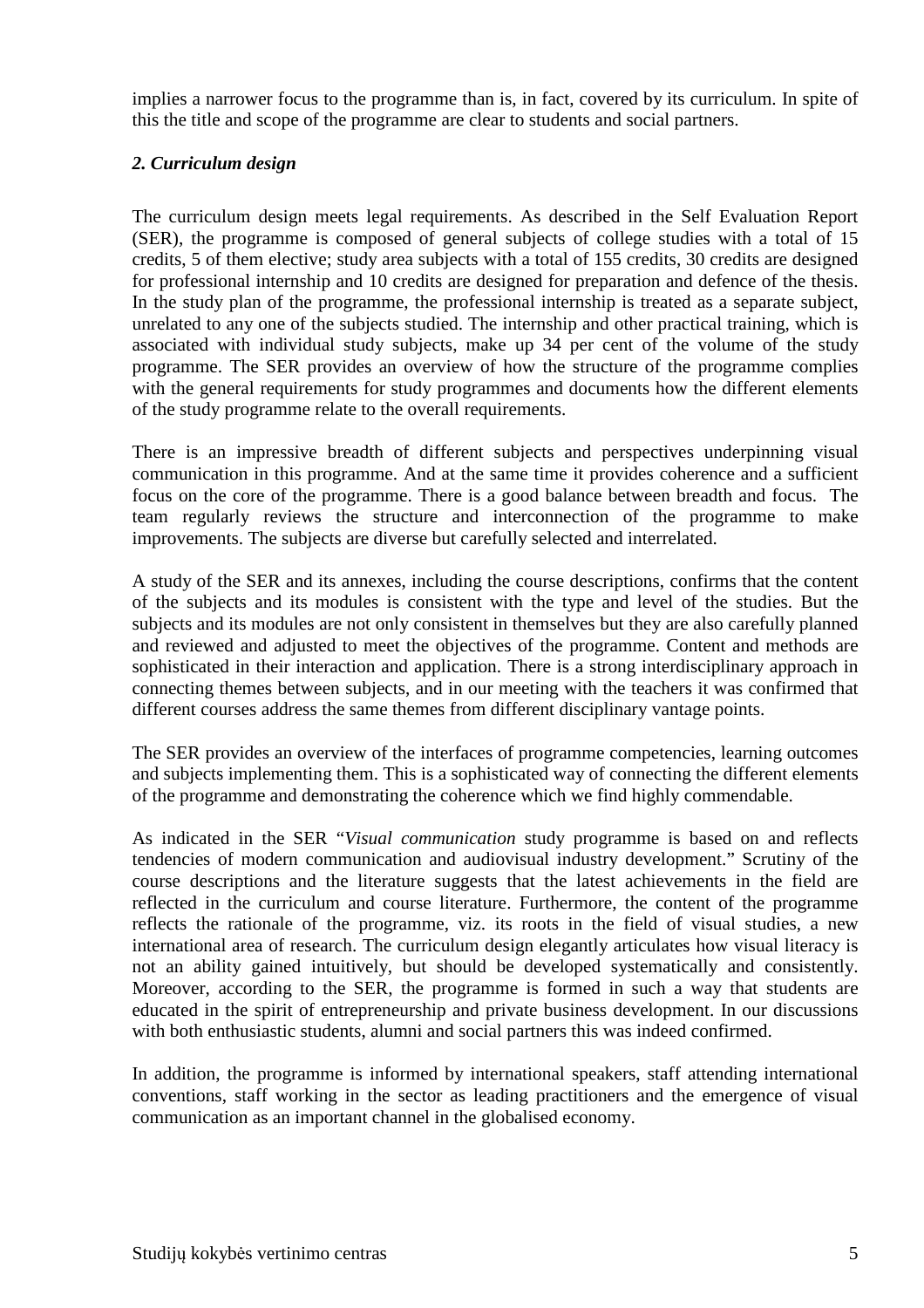### *3. Staff*

The study programme is provided by 14 teaching staff members (out of which 5 are Associate Professors) meeting the legal requirements: Law on Science and Studies of the Republic of Lithuania, 2009, the Lithuanian Labour Code, the Statute of ISLB, management procedures VP12 *Teaching staff competence management* and VP15 *Personnel Management* (SER, p.18).

The qualifications of the teaching staff are adequate to ensure learning outcomes: most of the Associate Professors and Lecturers are qualified in the field of the subject(s) they teach – taking into consideration their academic or professional background – leading practitioners – for instance, a well known actress (see also Annexes 2 and 3); 5 of the teaching staff members hold a scientific degree; more than 50% of the teaching staff members have no less than 3 years of practical experience matching the subject (ranging between 4 and 40 years) (according to the data provided in the CVs); the teaching staff pursue updating of knowledge and skills through participation in training courses, seminars, conferences and projects (see Annex 3). Some of the teaching staff members are involved in the coordination of the students' applied research (see Annex 3). The teaching staff members have language competence in English, Russian, German, French, Spanish, Italian and Polish (ranging from beginners to advanced users), which enhances their updating of knowledge and international cooperation (see Annex 3).

The number of the teaching staff is adequate to ensure the learning outcomes are covered: the teaching staff/student ratio ranges from 21.5 to 23.25 (calculated from the data provided in SER, p.17 and the data provided by CVs, where there is mention of the subjects taught), the workload of the teaching staff holding a scientific degree and of experienced lecturers-practitioners amounts to 19% in the programme (SER, p.16).

Teaching staff turnover is able to ensure an adequate provision of the programme: the teaching staff members have been employed in the programme for at least 1 year and there was an increase from 8 teaching staff members on 1 October 2011 to 14 in March 2013 (SER, p. 17 and Annex 3).

The higher education institution creates conditions for the professional development of the teaching staff necessary for the provision of the programme: participation of some of the teaching staff members in internships abroad (The Netherlands, Belgium, China, Italy Denmark), in training courses organised by the institution (SER, p. 16; Annex 3) within different projects and by other bodies in country; assessment of the teaching staff scientific, communicative, educational and subject competencies; international visibility is encouraged through the organisation of an international research seminar – "Strategies of Propaganda in Visual Communication", through participation within ERASMUS (see also SER, pp.16-17). Therefore, the opportunities for and methods of professional development are rich and varied.

The teaching staff of the programme are involved in research (art) directly related to the study programme being reviewed: publication of papers in the fields related to the subjects taught; members of editorial boards (for instance, art editor in Lithuanian national encyclopaedia – Annex 3); participation in projects, in national and international conferences in country and abroad; coordination and monitoring of student applied research (see Annex 3). Yet, the teaching staff should further develop their research capability so as to strike a balance between their high profile practice and scientific visibility.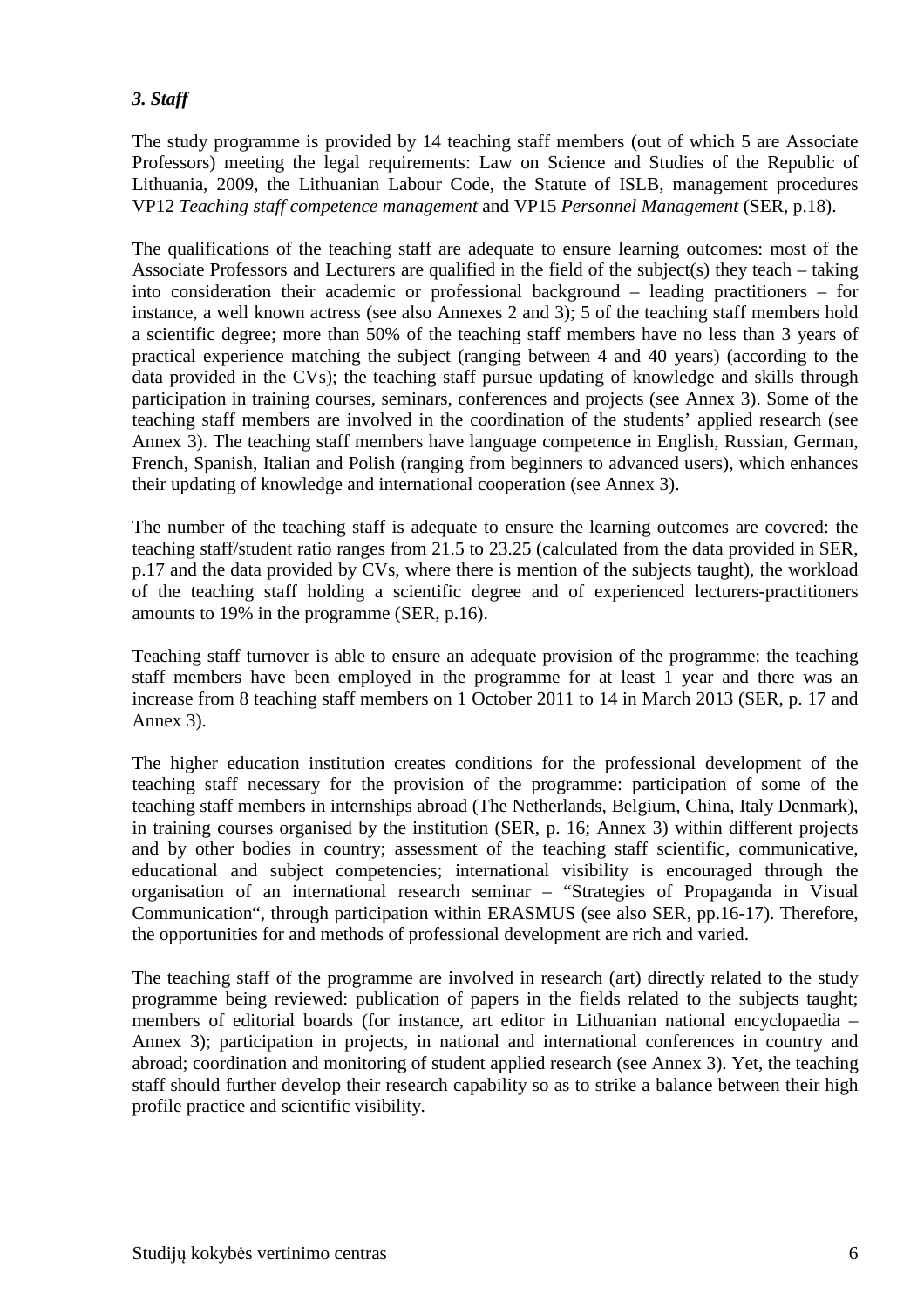#### *4. Facilities and learning resources*

The accommodation in which the programme is delivered is housed within one, large building and provides appropriate space and facilities for class-based teaching, practical activities and private study. The facilities and accommodation are well maintained.

Teaching and learning equipment is adequate both in size and quality. Students benefit from free access to the internet. All the necessary equipment (computers, cameras, projectors) is available or can be accessed at the premises of social partners through arrangements made by members of the teaching team (eg. LNK TV building). Access to partner's equipment should be formalized to ensure consistency of availability as it currently depends on the goodwill and individual relationships of the lecturers and the partners.

The arrangements for students' practice are adequate in size and quality. Students are encouraged to make their own arrangements in choosing a company/workplace and setting up their placement; a practice the panel considers fosters the initiative of the students. If necessary, students may obtain a placement arranged by the institution. Scrutiny of the programme documentation indicated that more information should be provided to students on the level of supervisory support they should expect during the placement and how they would be assessed. Feedback from students indicated that practice assignments would benefit from closer correlation with the subjects taught.

Teaching and learning materials cover the whole range of subjects and many of them are in English; nevertheless, there is a need for more communications literature and professional publications, both in Lithuanian and English. Access to scientific databases is provided free of charge to the whole academic community as well as the teaching material on Moodle prepared by the programme lecturers. It is noticeable that the volume of the material on Moodle differs from subject to subject and it is suggested that this is reviewed to ensure students are provided with access to a sufficient amount across all subjects.

#### *5. Study process and student assessment*

The admission requirements comply with the Lithuanian legislation in force.

The organisation of the study process corresponds to the requirements of the official documents on the volume of contact and independent work as well as to the structure of the programme and volume of the workload. Where necessary, students are permitted to retake the examination. The students were enthusiastic about the learning experience provided by the programme.

The programme team is encouraged to improve the level of activity in applied research. Although the College involves students in the artistic and scientific activities through participation in various creative competitions, course work and practice reports, the level and character of their research is sometimes very descriptive (as evidence in the assessments made available to the panel during the visit), and does not demonstrate analytical skill. Students do, however, have many opportunities to demonstrate their artistic skills and exhibit externally.

Students have opportunities to participate in ERASMUS mobility programmes: 7% having taken part this year. Nevertheless, wider participation of incoming students should be encouraged.

The School – at the level of academic management and at the level of the department – ensures adequate support for the students' professional training and personal growth. Students' feedback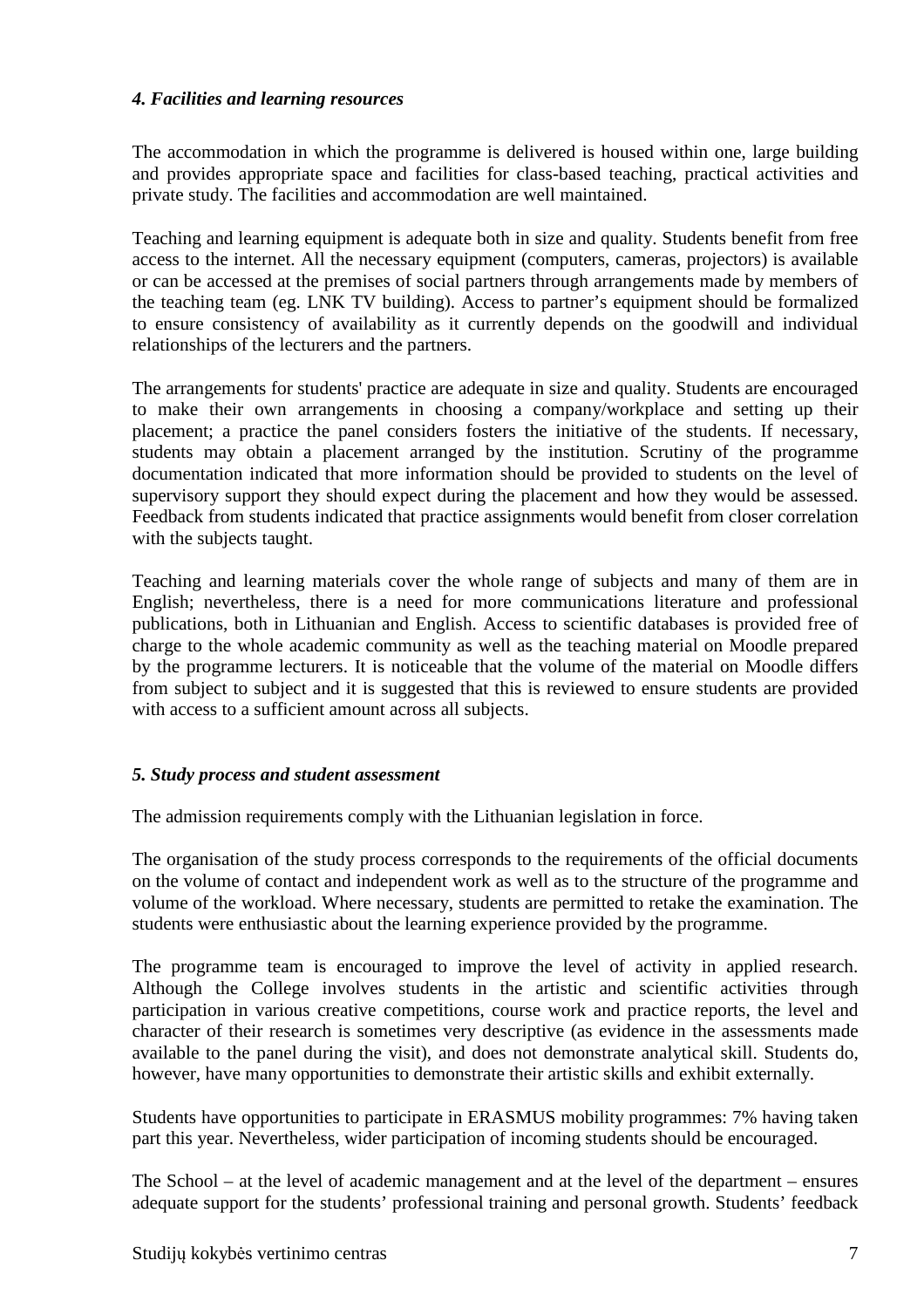is taken into consideration in relation to the programme improvement and development. Nevertheless feedback of the actions taken should be provided to the students more often.

The assessment of students' performance is clear, consistent and rigorous. It is regulated by the Study QA procedure: Student Achievement Assessment Procedure VP09. Students are aware of the type of assessment (continuous and summative, formal – examinations, alternative – portfolio, project work, ideas and concepts' maps, poster presentations and demonstrations of the works) and the timeline. Students appreciated that the majority of assignments are oriented to the development not only professional but also social, personal skills.

#### *6. Programme management*

Responsibility for the implementation and monitoring of the programme are clearly allocated. The programme is situated in the Department of Communications within the Faculty of Management and Law. As is usual for an inter-disciplinary programme of this nature it draws on subject areas from a range of Departments within the Faculty. The primary vehicle for oversight of the delivery and quality of the programme is the Programme Committee which includes among its members the Dean of Faculty, Head of Department, two lecturers from the Department and three student representatives. Proposals for changes and enhancements to the programme are approved by the School's Academic Council while the effectiveness of the Programme Committee is reviewed by the School's Regulations of Study Programmes Committee. Executive responsibility is vested in the programme manager who, in this case is also the Head of Department and who reports to the Dean of Faculty. There are centrally set and published management procedures governing and overseeing the design, development and implementation of the School's programmes which are approved by the Academic Board and which provide a clear and helpful framework within which the programme operates.

The Panel received evidence from the Quality Office demonstrating that an appropriate range of qualitative and quantitative data is regularly collected and collated to contribute to programme evaluation. This includes student retention, progression, achievement and mobility statistics, student evaluations of the programme and reviews by staff and social partners. During the visit the panel asked for evidence that the rich information that the evaluation provided was analysed and considered by the Programme Committee and other senior committees. In addition to the detailed collation of evidence the panel received a report addressed to the Academic Council which provided a high level overview of provision but did not provide an analysis of the specific and detailed evidence available. The panel heard that the detailed analysis is undertaken by the Programme Committee, but did not see an analytical report to this Committee or to the School's Regulations of Study Programmes Committee. Sight of such a report would have been helpful in clearly demonstrating that the Programme Committee and the School exercise determinative oversight of the scrutiny of the programme. However, it was clear to the panel that the Programme Team is open and energetic in its efforts to enhance the programme and responds effectively and positively to feedback.

#### III. COMMENDATIONS AND RECOMMENDATIONS

The panel commends:

- 1. the innovative theoretical design and the practical approach of the programme;
- 2. the strong, unifying conceptual underpinning to the programme;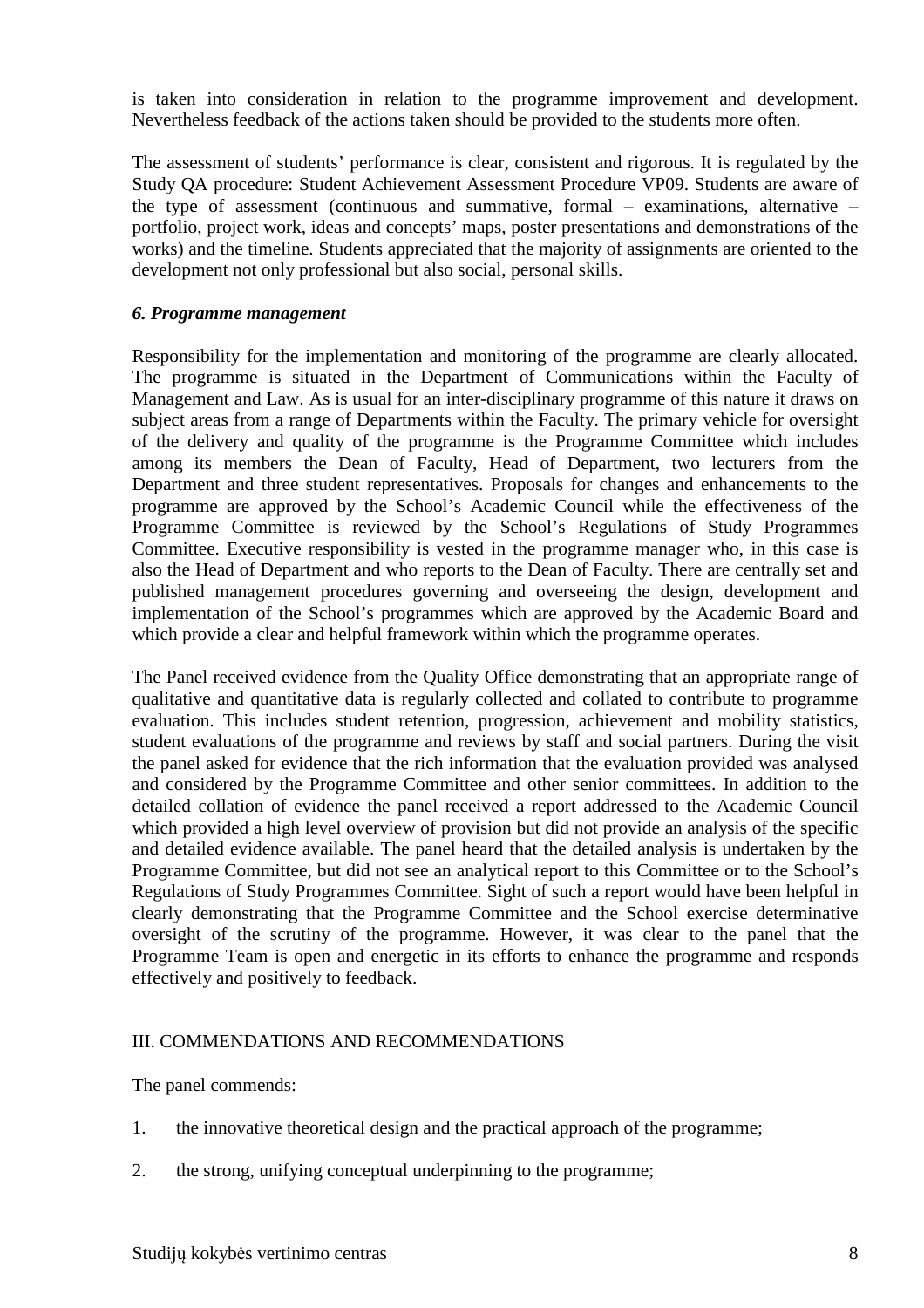- 3. the synergy of the ambitions and interests of young people with the needs of industry and economy;
- 4. the quality of the teaching team, and in particular their high level of practice expertise and their engagement in pedagogy.

The panel recommends that:

- 1. the programme team sets out in the programme documentation how the practice placements are assessed, particularly in relation to the final mark, and the minimum level of supervision and support a student may expect while on the placement;
- 2. greater attention is paid to the theoretical foundation of the programme, the development of cognitive skills within it and their demonstration within the assessment process. In particular the team is encouraged to increase the breadth and depth of literature citations and the inclusion of critical analysis and reflection within coursework, particularly in demonstrating level 6 according to the Lithuanian Qualifications Framework;
- 3. the programme team seek to enhance the internationalisation of the programme particularly through incoming Erasmus students;
- 4. the programme team is commended on its responsiveness to student feedback. However, we recommend that this is complemented by judicious and measured reflection to enable the programme to develope strategically over the long term.
- 5. the programme team members further develop their research capability and production.

#### V. SUMMARY

The Visual Communication programme at ISLB is carefully designed and structured, offers an impressive breadth of subjects and has a strong and elegant approach to inter-disciplinarity. The programme's aims and learning outcomes are based on diligent research and consultation with a range of social partners and reflect the needs of the labour market. The aims and learning outcomes are clearly articulated, publically available and meet the relevant legal requirements governing Bachelor's qualifications in the discipline. The programme is strong in its focus upon the development and application of practical skills. However, equal focus should be placed on demonstrating the coherenec of the programme's theoretical foundations, students' engagement with theory and the development of their cognitive skills, particularly those of analysis and synthesis. The burden and level of assessment is appropriate, but more information should be provided on the support for and assessment of the practice placement. The programme would benefit further from a stronger international perspective and the impressive practical abilities of the programme team should be augmented by a stronger focus on research in their subject areas.

The subjects and curricula are conscientiously delivered by committed and talented staff, many of whom are also notable practitioners in their field. Consequently, the staff team satisfies the legal requirements for delivery of the programme. Students are appropriately supported (both academically and pastorally). Resources are very good and are enhanced by access to the resources of some social partners, fostered through members of the staff team. Overall the programme is soundly managed as demonstrated by the coherence of its delivery and the very positive comments of students. Rich but raw data is collected from student feedback and from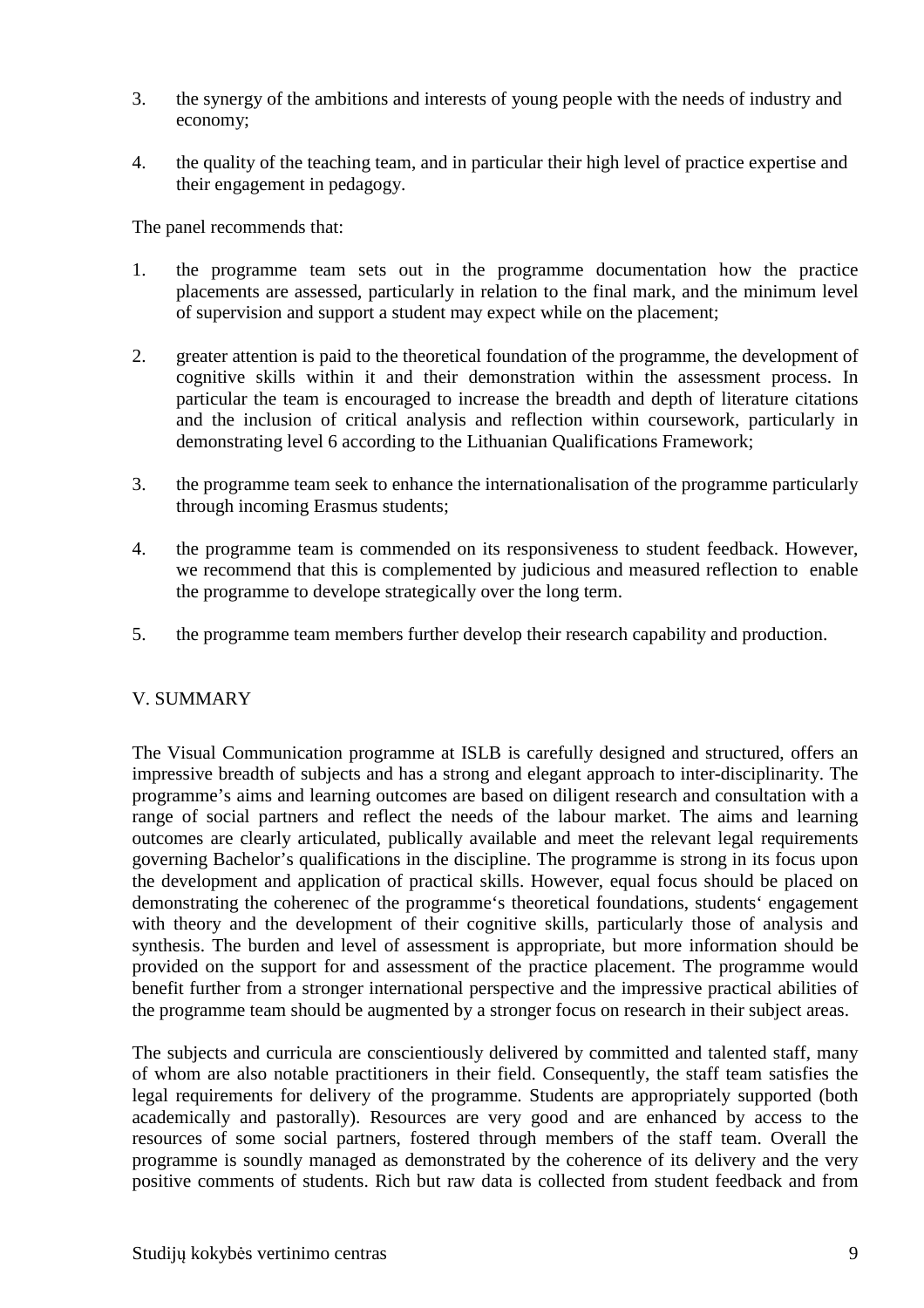social partners and this would benefit from being drawn together in to a summary report identifying strengths, areas for development and trends.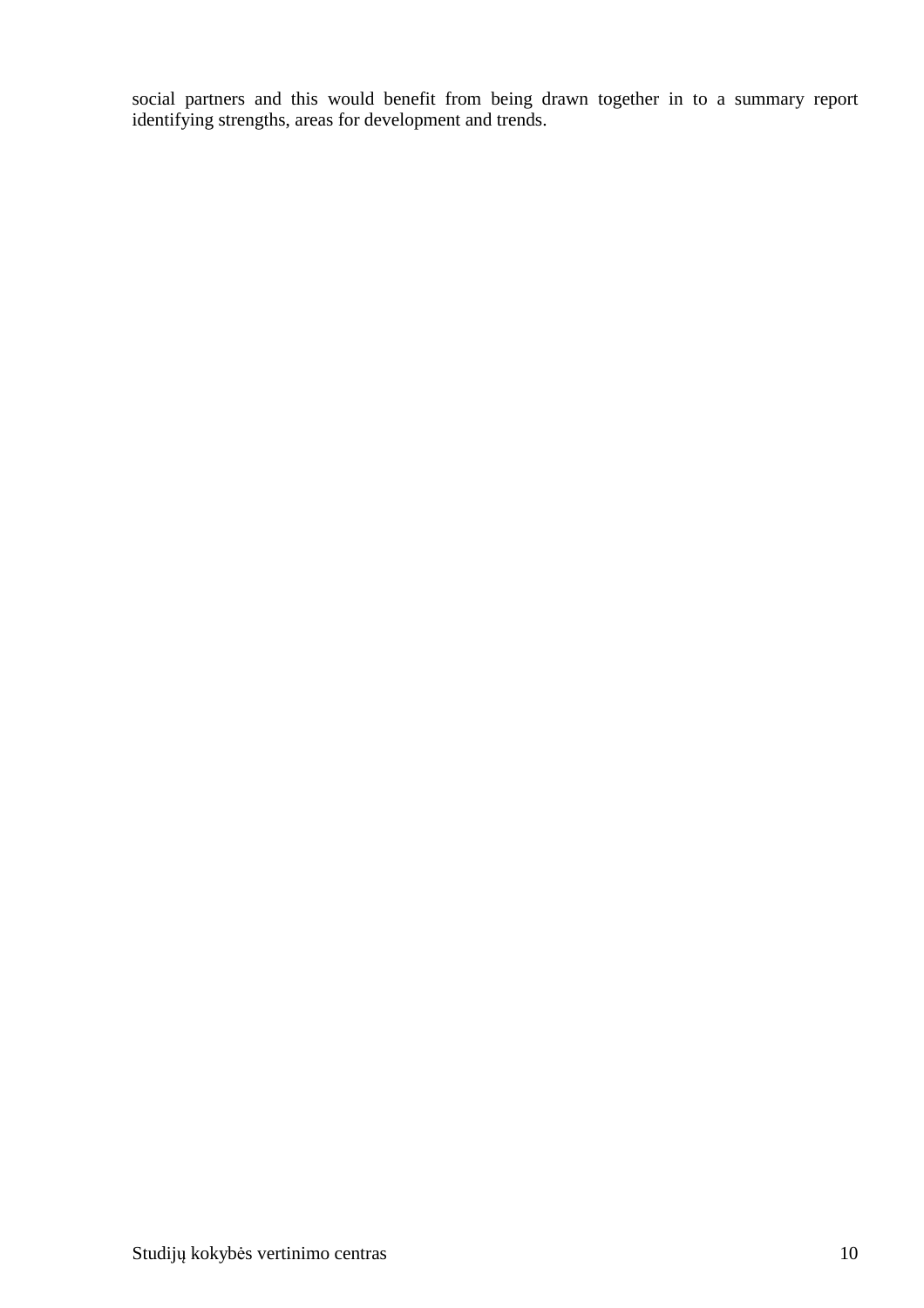#### V. GENERAL ASSESSMENT

The study programme *Visual Communication* (state code – 653P90001) at the International School of Law and Business is given **positive** evaluation.

| No. | <b>Evaluation Area</b>                                                                                     | <b>Evaluation Area</b><br>in Points* |
|-----|------------------------------------------------------------------------------------------------------------|--------------------------------------|
| 1.  | Programme aims and learning outcomes                                                                       |                                      |
| 2.  | Curriculum design                                                                                          |                                      |
| 3.  | <b>Staff</b>                                                                                               |                                      |
| 4.  | <b>Material resources</b>                                                                                  |                                      |
| 5.  | Study process and assessment (student admission, study process<br>student support, achievement assessment) | 4                                    |
| 6.  | Programme management (programme administration, internal quality<br>assurance)                             |                                      |
|     | <b>Total:</b>                                                                                              |                                      |

*Study programme assessment in points by evaluation areas*.

\*1 (unsatisfactory) - there are essential shortcomings that must be eliminated;

2 (satisfactory) - meets the established minimum requirements, needs improvement;

3 (good) - the field develops systematically, has distinctive features;

4 (very good) - the field is exceptionally good.

Grupės vadovas: Team leader: Chris Maguire

Grupės nariai:

Team members: Doc. dr. Dorte Madsen Doc. dr. Titela Vilceanu Danutė Rasimavičienė Rasius Makselis Arminas Varanauskas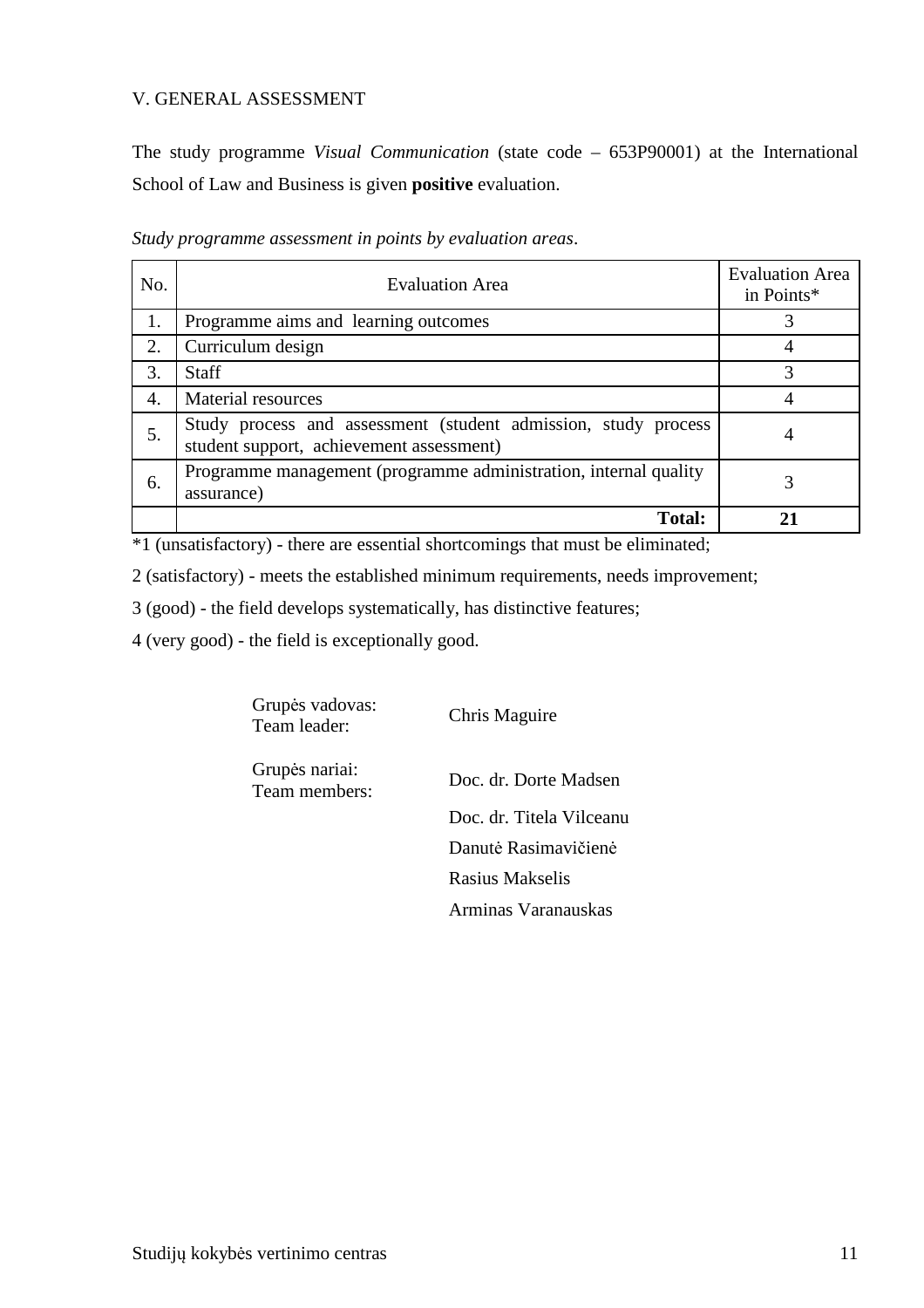#### **Vertimas iš anglų kalbos**

#### **TARPTAUTINĖS TEISĖS IR VERSLO AUKŠTOSIOS MOKYKLOS STUDIJŲ PROGRAMOS** *VIZUALINĖ KOMUNIKACIJA* **(VALSTYBINIS KODAS – 653P90001) 2013-12-23 EKSPERTINIO VERTINIMO IŠVADŲ NR. SV4-577 IŠRAŠAS**

<...>

#### V. APIBENDRINAMASIS ĮVERTINIMAS

Socialinių mokslų kolegijos studijų programa *Viešieji ryšiai* (valstybinis kodas – 653P20001) vertinama **teigiamai**.

| Eil.<br>Nr. | Vertinimo sritis                                 | <b>Srities</b><br>jvertinimas,<br>balais* |
|-------------|--------------------------------------------------|-------------------------------------------|
| 1.          | Programos tikslai ir numatomi studijų rezultatai |                                           |
| 2.          | Programos sandara                                | 4                                         |
| 3.          | Personalas                                       | 3                                         |
| 4.          | Materialieji ištekliai                           | 4                                         |
| 5.          | Studijų eiga ir jos vertinimas                   | 4                                         |
| 6.          | Programos vadyba                                 | 3                                         |
|             | Iš viso:                                         |                                           |

\* 1 - Nepatenkinamai (yra esminių trūkumų, kuriuos būtina pašalinti)

2 - Patenkinamai (tenkina minimalius reikalavimus, reikia tobulinti)

3 - Gerai (sistemiškai plėtojama sritis, turi savitų bruožų)

4 - Labai gerai (sritis yra išskirtinė)

<...>

#### IV. SANTRAUKA

TTVAM vykdoma programa *Vizualinė komunikacija* yra kruopščiai sudaryta, siūloma įspūdinga mokymo dalykų įvairovė su būdingu tvirtu ir elegantišku tarpdalykiškumu. Programos tikslai ir numatomi studijų rezultatai grindžiami kruopščiai atliekamais tyrimais ir konsultacijomis, kurias teikia įvairūs socialiniai partneriai, bei atspindint darbo rinkos poreikius. Tikslai ir numatomi studijų rezultatai aiškiai apibrėžti, viešai prieinami ir atitinkantys teisinius reikalavimus, susijusius su disciplinos bakalauro laipsnio įgijimu. Programa stipri praktinių įgūdžių plėtros ir pritaikymo aspektais. Tačiau lygiai tiek pat dėmesio reikėtų skirti programos teoriniams pagrindams, studentų darbui su teorija ir kognityvinių įgūdžių, ypač analizės bei sintezės, tobulinimui. Vertinimo krūvis bei lygmuo yra tinkami, bet daugiau informacijos derėtų suteikti apie praktikos atveju teikiamą pagalbą bei praktikos vertinimą. Programai ir toliau būtų labai naudinga tvirtesnė tarptautinė perspektyva, o įspūdingus programos komandos praktinius gebėjimus reikėtų sustiprinti didesniu dėmesiu tiriamajai veiklai mokomųjų dalykų srityse.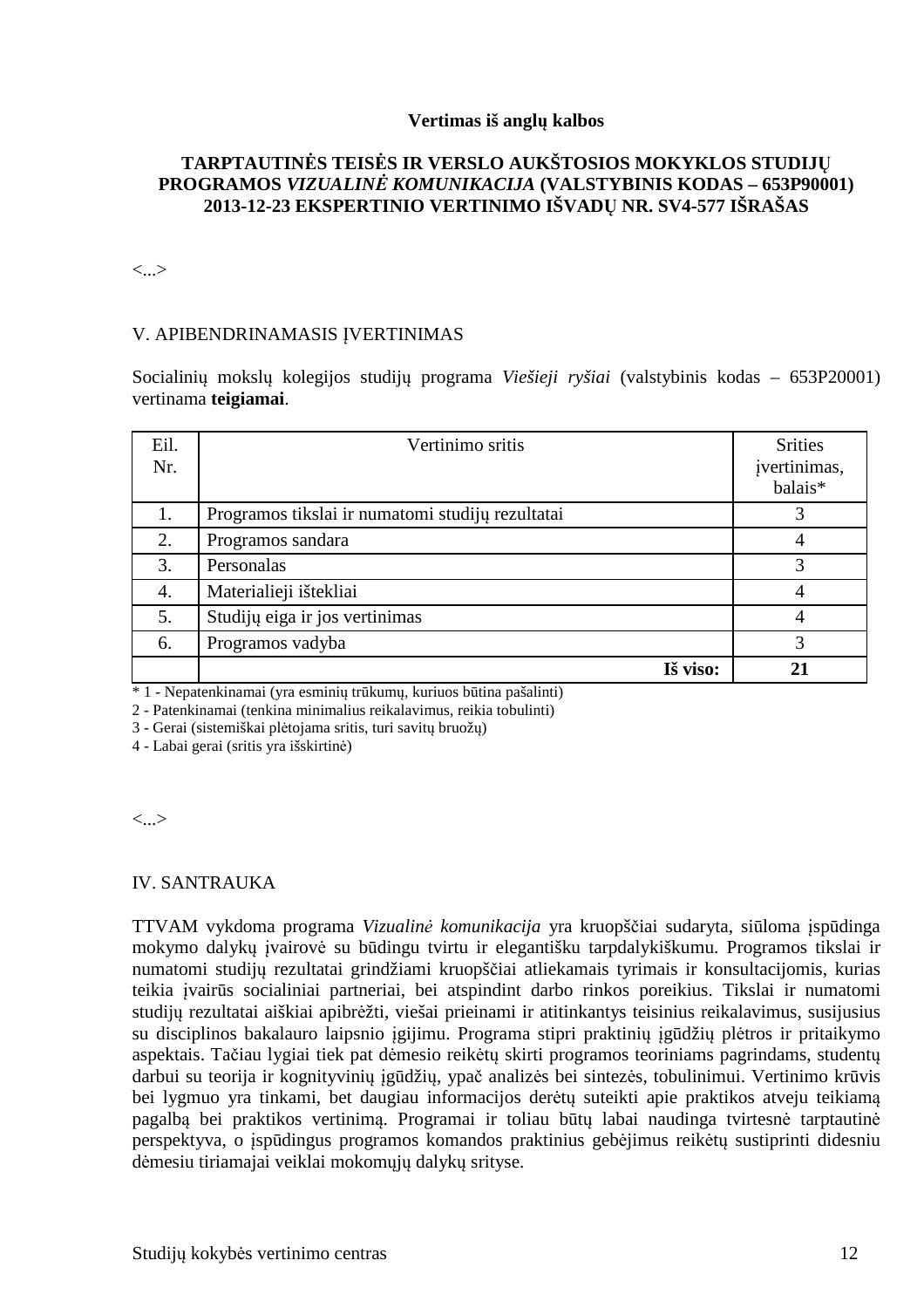Dalykus dėsto ir veiklą organizuoja tikrai savo darbui atsidavęs ir talentingas personalas, daug jų yra žinomi praktikuojantys savo srities specialistai. Atitinkamai, personalas tenkina teisinius reikalavimus, keliamus programai. Studentams teikiama tinkama pagalba (akademiniu ir pamokomuoju atžvilgiu). Mokymo ištekliai labai geri ir tai sustiprinama, įgalinant prieigą prie kai kurių socialinių partnerių išteklių, kuriuos galima pasiekti personalo narių dėka. Apskritai, programa yra puikiai valdoma, kaip tai atskleidė darnus jos vykdymas bei itin teigiami studentų atsiliepimai. Iš studentų grįžtamojo ryšio ir socialinių partnerių gaunama gausių, bet neapdorotų duomenų, tai galima patobulinti, šiuos duomenis pateikiant apibendrinamojoje ataskaitoje, pažyminčioje stipriąsias vietas, tobulintinas sritis bei tendencijas.

#### III. REKOMENDACIJOS

Ekspertų grupės pagyrimai:

- 1. programa pažangi teoriniu bei praktiniu aspektu;
- 2. tvirtas ir vientisas konceptualus programos pagrindimas;
- 3. jaunų žmonių interesų ir ambicijų sinergija su rinkos ir ekonomikos poreikiais;
- 4. aukšta dėstytojų komandos darbo kokybė, ypač aukšto lygio praktinė patirtis bei pedagoginis darbas.

Ekspertų grupės rekomendacijos:

- 1. programą įgyvendinančiai komandai programos dokumentuose nurodyti, kaip yra vertinamos praktikos, ypač atsižvelgiant į galutinį pažymį, taip pat kokio minimalaus vadovavimo ir pagalbos studentas gali tikėtis, atlikdamas praktiką;
- 2. didesnį dėmesį kreipti į teorinį programos pagrindą, kognityvinių gebėjimų tobulinimą tose ribose ir jų demonstravimą vertinimo procese. Programą įgyvendinanti komanda ypač skatinama praplėsti ir pagilinti literatūros šaltinių aprėptį bei kritinės analizės ir refleksijos naudojimą studentų darbuose, ypač siekiant atskleisti 6 Lietuvos kvalifikacijų sandaros lygį;
- 3. programą įgyvendinančiai komandai siekti sustiprinti programos tarptautiškumą, ypač per atvykstančius Erasmus studentus;
- 4. programą įgyvendinančią komandą galima pagirti už reagavimą į studentų grįžtamąjį ryšį. Tačiau rekomenduojame tą ryšį papildyti apgalvotais ir pamatuotais svarstymais, kaip vystyti programos ilgalaikę strategiją.
- 5. programą įgyvendinančios komandos nariams toliau plėtoti mokslinės tiriamosios veiklos galimybes ir produkciją.

<…>